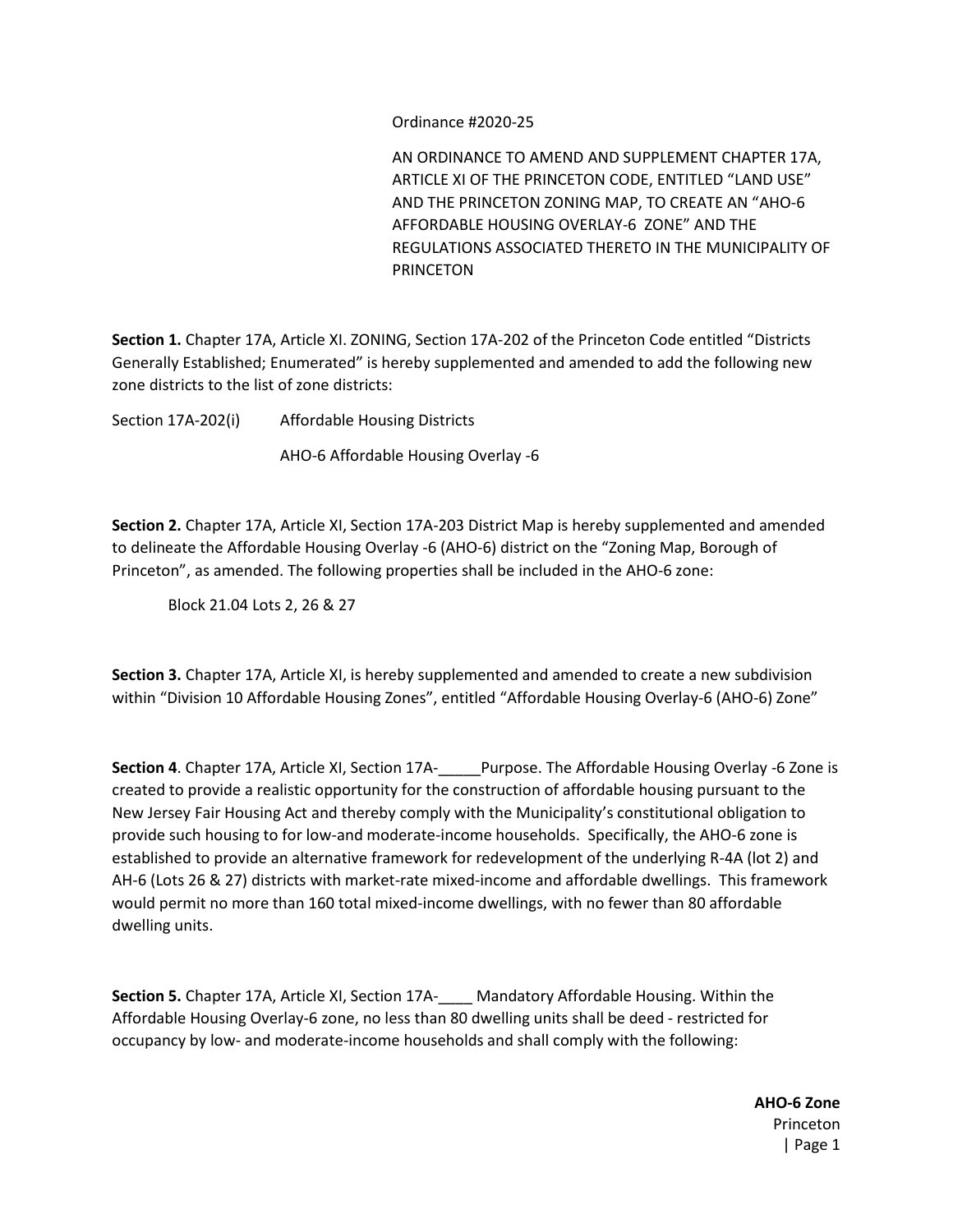- (a) Affordable dwelling units shall be constructed and rented in accordance with the Council on Affordable Housing rules at N.J.A.C. 5:93-1 et seq. and the Uniform Housing Affordability Controls (UHAC) at N.J.A.C. 5:80-26.1 et seq.
- (b) Affordable dwelling unit household income breakdown shall comply with the following:
	- (1) At least 13% of the affordable units shall be affordable to very low- income (VLI) households at 30% of the median income;
	- (2) At least 50% of the affordable units shall be made affordable to low income units (the 50% requirement is inclusive of the 13% VLI requirement); and
	- (3) The balance of units permitted at moderate income up shall not exceed maximum of 50% of all affordable units.
- (c) Affordable dwelling bedroom distribution: Bedroom distribution shall be in accordance with the Council on Affordable Housing rules at N.J.A.C. 5:93-1 et seq. the Uniform Housing Affordability Controls (UHAC) at N.J.A.C. 5:80-26.1 et seq., the Fair Housing Act (FHA) and all other applicable law.
- (d) The range of affordability, pricing and rent of units, affirmative marketing, affordability controls shall be in accordance with the Council on Affordable Housing rules at N.J.A.C. 5:93-1 et seq. the Uniform Housing Affordability Controls (UHAC) at N.J.A.C. 5:80-26.1 et seq., the Fair Housing Act (FHA) and all other applicable law.
- (e) The Municipal Housing Liaison shall be responsible to affirmatively market, administer and certify the occupant of each affordable unit, with all administrative costs to be paid by the Developer/Owner.

**Section 6.** Chapter 17A, Article XI, Section 17A-\_\_\_\_\_\_Affordable Housing Overlay – 6 (AHO-6) Regulations.

**Section 7.** Chapter 17A, Article XI, Section 17A-\_\_\_\_\_\_\_ Affordable Housing Overlay-6 (AHO-6) Permitted principal uses. Within the AHO-6 zoning district, the following principal uses shall be permitted:

- (a) Multi-family residences, non-age-restricted, for rent.
- (b) Commercial uses, limited to the following:
	- (1) Offices
	- (2) Retail stores, excluding automotive sales or service establishments
	- (3) Bakeries
	- (4) Eating and drinking places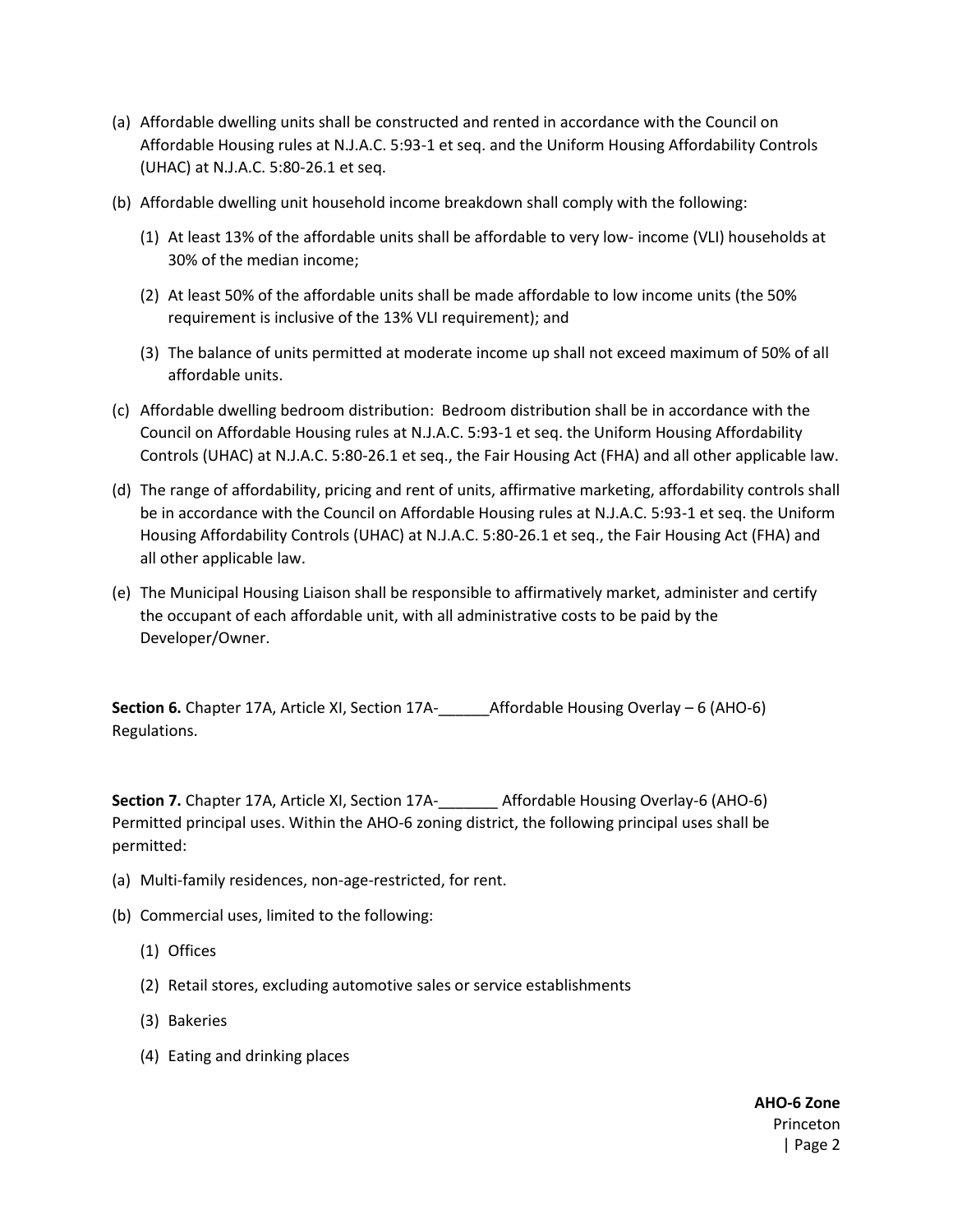- (5) Barbershops, beauty parlors, tailors, dressmakers and millinery shops, photographic studios, shoe repair, shoeshine and hat cleaning shops, and similar personal service stores dealing directly with retail consumers.
- (6) Studios for dancing and music instruction
- (7) Private vocational and trade schools.
- (8) Laundromats, outlets and pick-up stations for laundries and cleaning establishments
- (9) Medical and dental offices.

**Section 8.** Chapter 17A, Article XI, Section 17A-\_\_\_\_ Affordable Housing Overlay -6 (AHO-6) Permitted accessory uses. Within the AHO-6 zoning district, the following accessory uses shall be permitted:

- (a) Residential management office
- (b) Common rooms/areas, including for meetings, recreation, laundry and storage
- (c) Communications infrastructure,
- (d) Maintenance and storage
- (e) Off-street parking and loading
- (f) Street/ site furnishings
- (g) Home occupations
- (h) Fences and walls
- (i) Landscape amenities and open space
- (j) Pedestrian circulation elements
- (k) Signs
- (l) Storm water management facilities and other utilities
- (m) Other customary uses which are clearly incidental and subordinate to a permitted principal use

**Section 9.** Chapter 17A, Article XI, Section 17A-\_\_\_\_\_ Affordable Housing Overlay-6 (AHO-6) Site Development Regulations:

- (a) Maximum number of total dwelling units: 160
- (b) Minimum number of affordable dwelling units: 80
- (c) Minimum yard requirements: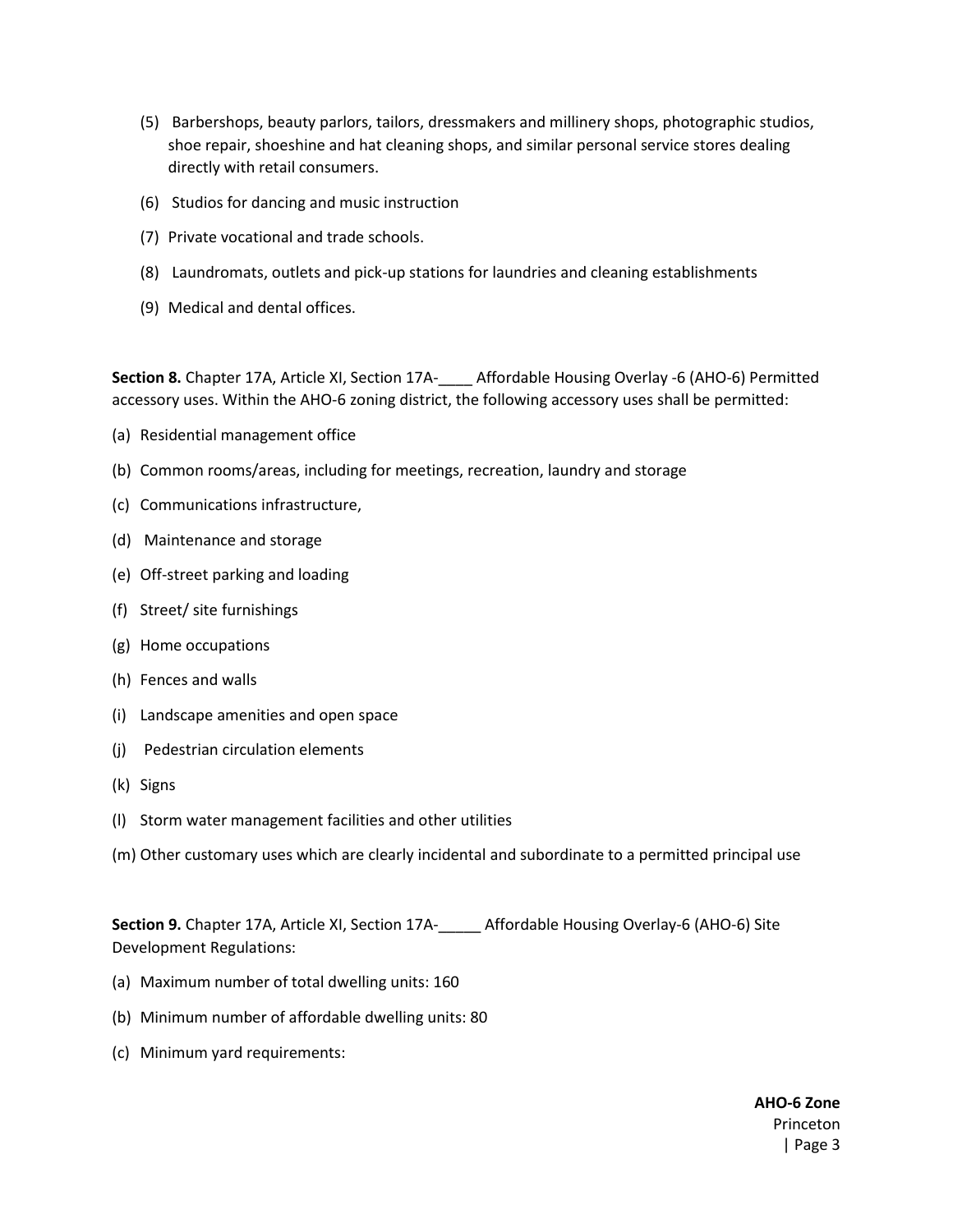- (1) Front yard: 10 feet
- (2) Side yard: 15 feet
- (3) Rear yard: 10 feet
- (d) Maximum front yard setback: 15 feet
- (e) Maximum impervious coverage: 80%
- (f) Maximum Building height: 5 stories and 55 feet
- (g) Off-street parking
	- (1) One for each dwelling unit
	- (2) No off-street parking spaces are required for retail uses
- (h) Minimum landscape buffers to residential zones: 10 feet
- (i) Commercial use(s) shall comply with the following:
	- (1) Shall be located on the ground floor
	- (2) Shall have a storefront(s) facing Witherspoon Street; however, if more than one commercial use is proposed, this requirement shall be deemed to be satisfied as long as at least one of the uses has a storefront on Witherspoon Street
	- (3) Shall be limited to no more than 10,000 total square feet of gross floor area
	- (4) All retail space shall be contiguous within a single building
- (j) Comprehensive development required. The AHO-6 zone shall be developed in accordance with a single plan that is coordinated among all properties to create a unified residential development. Lots may be merged, but subdivision for the purposes of segregating the zone into smaller development tracts is not permitted.

**Section 10**. If any article, section, subsection, sentence, clause or phrase of this Ordinance is, for any reason, held to be unconstitutional or invalid, such decision shall not affect the remaining portions of this Ordinance and they shall remain in full force and effect.

**Section 11.** In the event of any inconsistencies between the provisions of this Ordinance and any prior ordinance, the provisions hereof shall be determined to govern. All other parts, portions and provisions of the general ordinances are hereby ratified and confirmed, except where inconsistent with the terms hereof.

> **AHO-6 Zone** Princeton | Page 4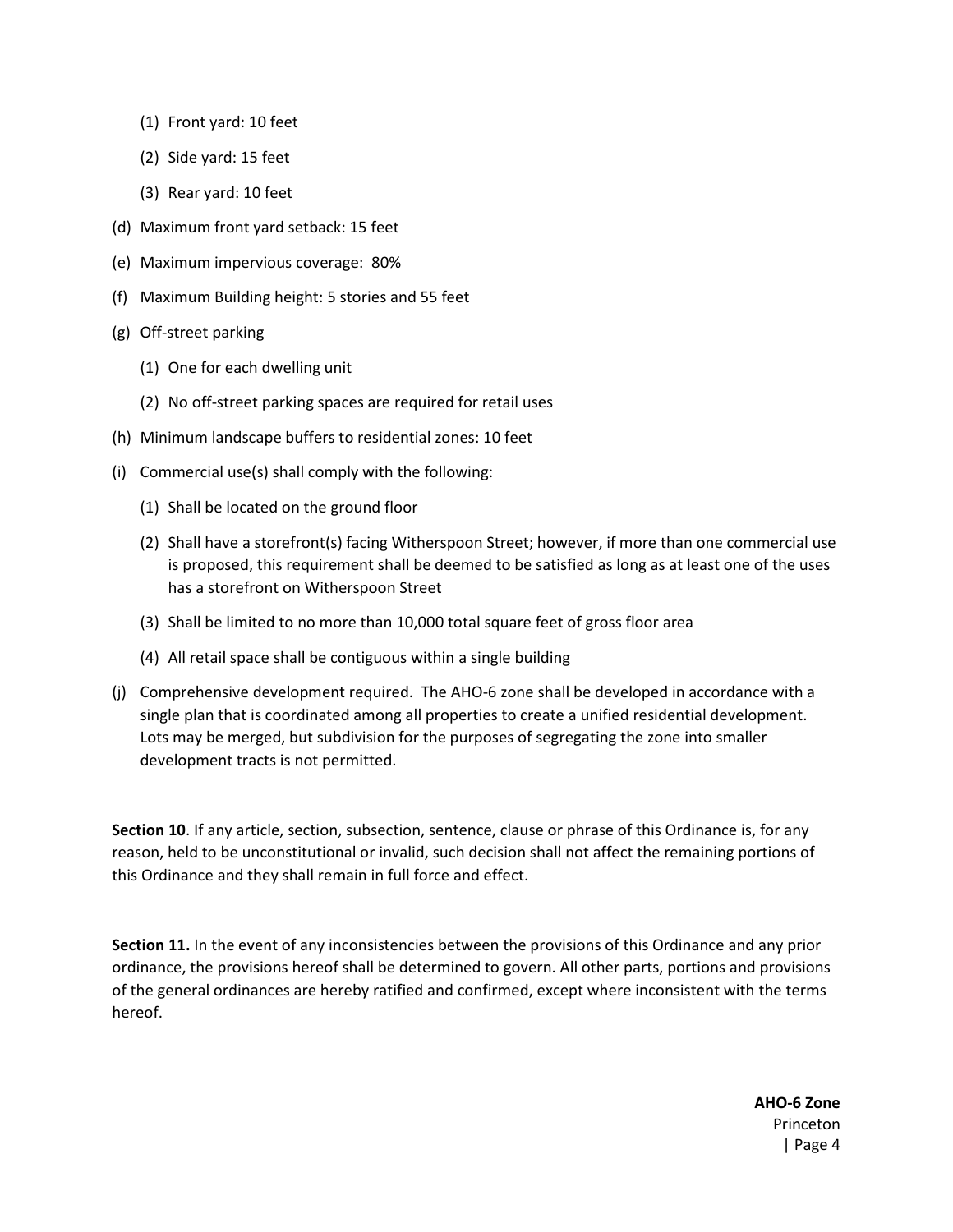**Section 12.** The Municipal Clerk is directed to give notice at least ten (10) days prior to a hearing on the adoption of this ordinance to the Mercer County Planning Board and to all other persons entitled thereto pursuant to N.J.S.A. 40:55D-15, and N.J.S.A. 40:55D-63 (if required).

**Section 13.** After introduction, the Municipal Clerk is hereby directed to submit a copy of the within Ordinance to the planning board for its review in accordance with N.J.S.A. 40:55D-26 and N.J.S.A. 40:55D-64. The planning board is directed to make and transmit to the governing body, within 35 days after referral, a report including identification of any provisions in the proposed ordinance which are inconsistent with the master plan and recommendations concerning any inconsistencies and any other matter as the board deems appropriate.

**Section 14.** This Ordinance shall be presented to the Mayor for her approval and signature, which approval shall be granted or denied within ten (10) days of receipt of same, pursuant to N.J.S.A. 40:69A-149.7. If the Mayor fails to return this Ordinance with either her approval or objection to same within ten (10) days after it has been presented to her, then this Ordinance shall be deemed approved.

**Section 15.** This Ordinance shall take effect immediately upon (1) adoption; (2) approval by the Mayor pursuant to N.J.S.A. 40:69A-149.7; (3) publication in accordance with the laws of the State of New Jersey; and (4) filing of the final form of adopted ordinance by the Clerk with (a) the Mercer County Planning Board pursuant to N.J.S.A. 40:55D-16, and (b) the Municipal Tax Assessor as required by N.J.S.A. 40:49-2.1.

\_\_\_\_\_\_\_\_\_\_\_\_\_\_\_\_\_\_\_\_\_\_\_\_\_\_\_\_\_\_\_\_\_\_\_\_ \_\_\_\_\_\_\_\_\_\_\_\_\_\_\_\_\_\_\_\_\_\_\_\_\_\_\_\_\_\_\_\_

Delores A. Williams, Municipal Clerk Lick Liz Lempert Mayor

Ordinance Introduced: July 13, 2020 Ordinance Adopted: July 27, 2020

NEWSPAPER PUBLICATIONS:

| First Insertion:          | July 17, 2020 |
|---------------------------|---------------|
| <b>Final Publication:</b> | July 31, 2020 |

**AHO-6 Zone** Princeton | Page 5